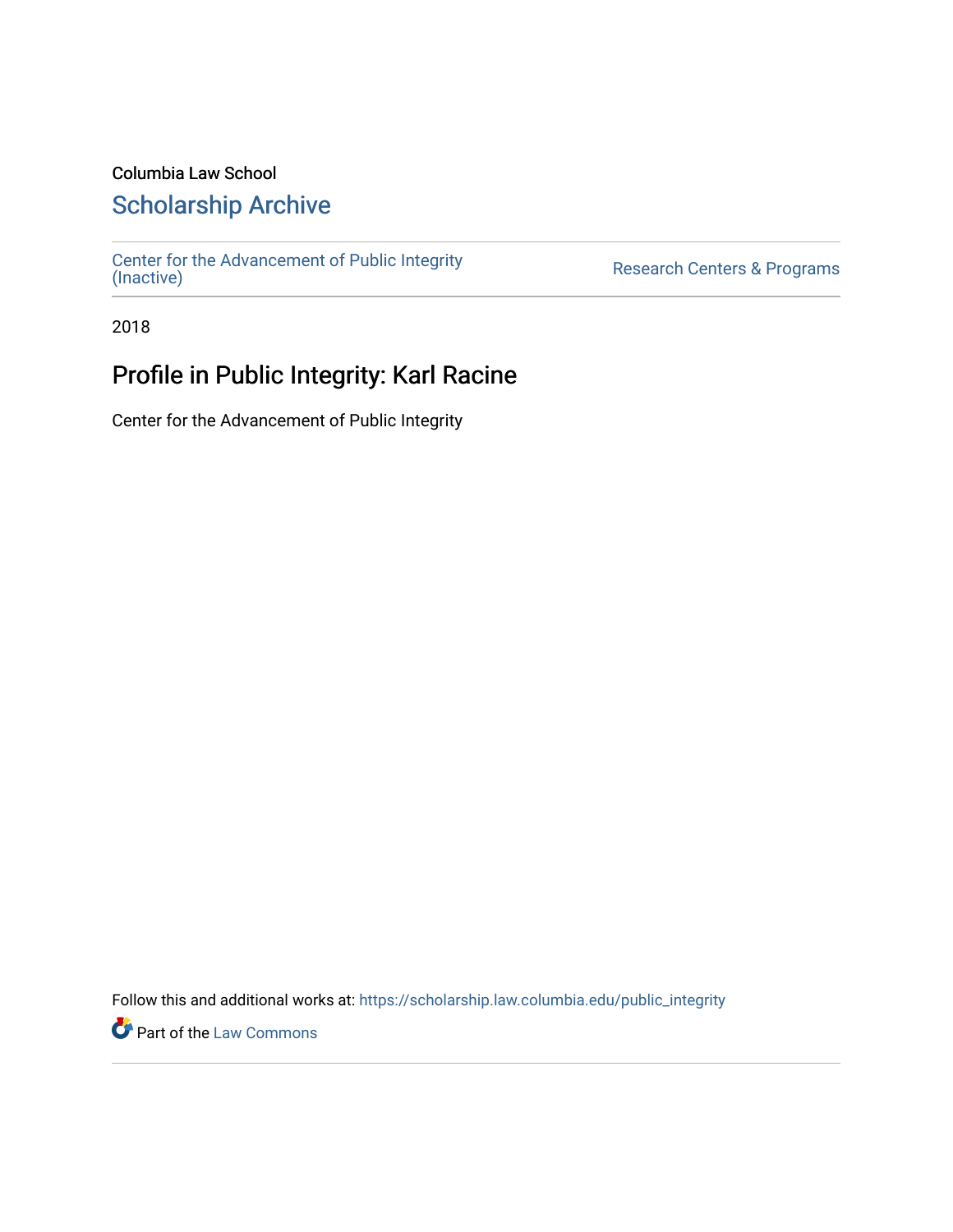# **Profile in Public Integrity:**

## **Karl Racine Attorney General, District of Columbia**

*Attorney General Karl A. Racine is the first elected Attorney General of the District of Columbia. With his inauguration at the beginning of 2015, the [Office of the Attorney General](https://oag.dc.gov/) (OAG) began an era of independence for the agency and accountability to District residents. As the chief legal officer for the District of Columbia, Attorney General Racine relies on his prior legal and leadership experience as a public defender and the first African-American managing* 



*partner of a top-100 US law firm, Venable LLP, to advise the Mayor and District agencies, defend the city in court and use the law to advance the public interest.*

#### **What motivated you to run for Attorney General in the first-ever election for this position?**

I care about my hometown. I have lived in the District of Columbia since I was a young child. When it became clear that the District would be holding its first-ever election for Attorney General, I decided to throw my hat in the ring because I knew I had the requisite experience and skills to perform the duties that would be required – including doing everything I could to ensure that the first person in this office created a truly independent Office of the Attorney General. There were also some specific areas of need where I believed that an elected Attorney General could really make a difference in improving the lives of District residents, including: strengthening public safety through evidence-based reforms to our juvenile justice system that reduce recidivism and get people on the right track; using all the tools available to us to protect consumers from unscrupulous business practices; using the law to preserve affordable housing and hold slumlords accountable; working to promote public integrity, including advocating for campaign finance reform; and advocating for autonomy and self-determination for the 700,000 residents of our nation's capital, who are denied voting representation in Congress.

#### **As the first elected Attorney General for the District of Columbia, how is your relationship with the city government different from that of previous AGs who were appointed by the mayor?**

Our independence gives us both the right and the responsibility not to reflexively defend the decisions of our government agencies, but rather to independently assess the merits of any decision and decide whether the facts and law support the government's position. We also can propose and advocate for legislation to solve problems that we have identified through our work. For example, we have proposed – and the Council and Mayor approved – legislation to fight the spread of synthetic drugs in the District by making it easier for law enforcement to test for, and identify, dangerous compounds that many members of the public thought were simply synthetic marijuana, but in fact were untested chemicals. We also secured an amendment to our consumer laws that makes it easier for our office to hold slumlords accountable for restitution to current and former tenants who lived in their properties under non-habitable conditions. In addition, we have proposed and argued in favor of comprehensive campaign finance reform, pay-to-play restrictions, and public financing. I note that these positions conflict with the views of other elected officials in the District.